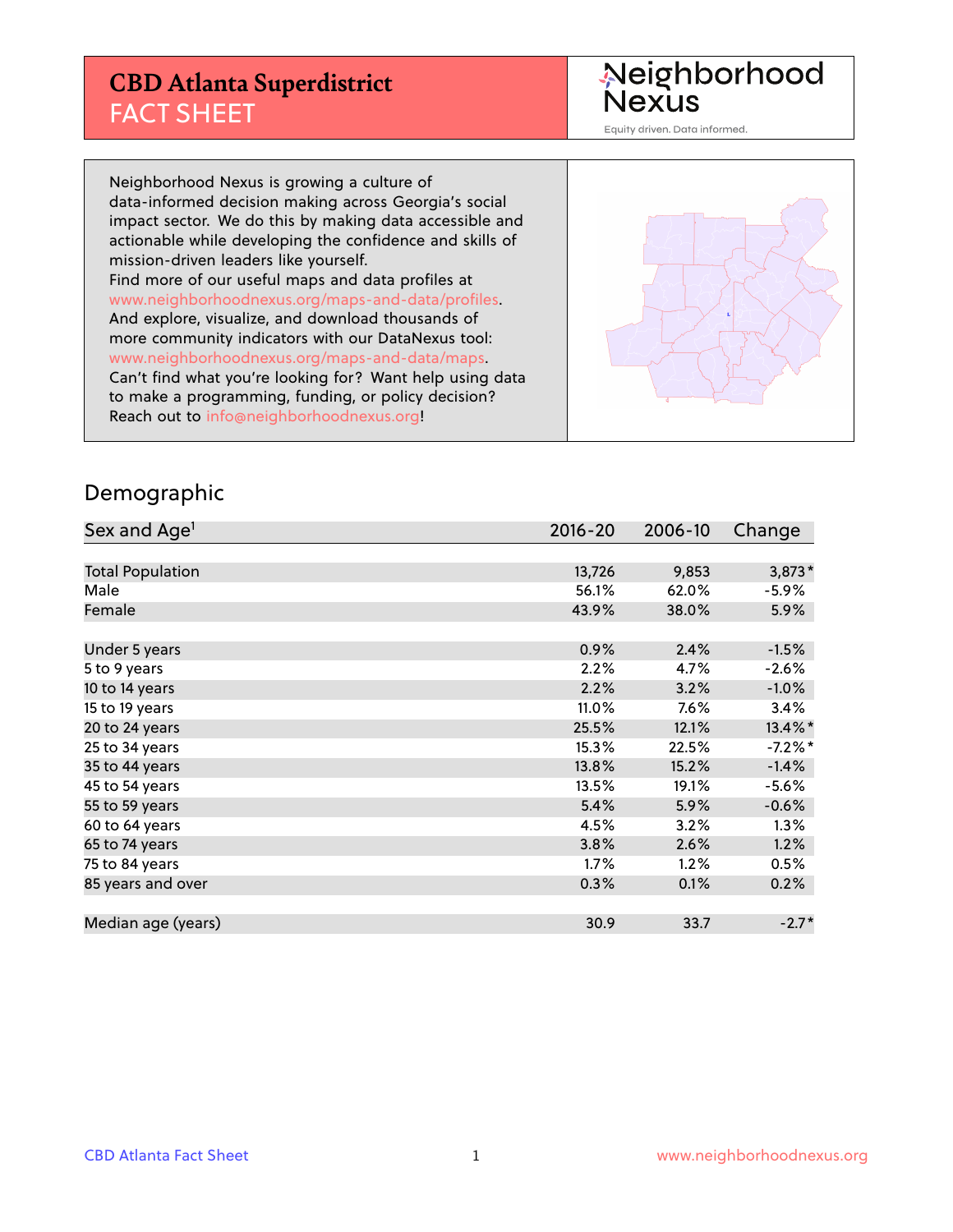# Demographic, continued...

| Race <sup>2</sup>                                            | $2016 - 20$ | 2006-10 | Change      |
|--------------------------------------------------------------|-------------|---------|-------------|
| <b>Total population</b>                                      | 13,726      | 9,853   | 3,873*      |
| One race                                                     | 95.9%       | 97.2%   | $-1.3%$     |
| White                                                        | 33.4%       | 27.2%   | $6.2\%$ *   |
| <b>Black or African American</b>                             | 51.5%       | 60.2%   | $-8.7%$     |
| American Indian and Alaska Native                            | 0.5%        | 1.5%    | $-0.9%$     |
| Asian                                                        | 10.0%       | 6.3%    | $3.7\%$ *   |
| Native Hawaiian and Other Pacific Islander                   | 0.0%        | 0.0%    | 0.0%        |
| Some other race                                              | 0.4%        | 2.0%    | $-1.6%$     |
| Two or more races                                            | 4.1%        | 2.8%    | 1.3%        |
| Race alone or in combination with other race(s) <sup>3</sup> | $2016 - 20$ | 2006-10 | Change      |
| Total population                                             | 13,726      | 9,853   | $3,873*$    |
| White                                                        | 36.6%       | 28.7%   | $7.8\%$ *   |
| <b>Black or African American</b>                             | 54.3%       | 61.9%   | $-7.6%$     |
| American Indian and Alaska Native                            | 1.8%        | 3.0%    | $-1.2%$     |
| Asian                                                        | 11.2%       | 7.0%    | $4.2\%$ *   |
| Native Hawaiian and Other Pacific Islander                   | 0.1%        | 0.0%    | 0.1%        |
| Some other race                                              | 0.6%        | 2.5%    | $-1.9%$ *   |
| Hispanic or Latino and Race <sup>4</sup>                     | $2016 - 20$ | 2006-10 | Change      |
| Total population                                             | 13,726      | 9,853   | $3,873*$    |
| Hispanic or Latino (of any race)                             | 5.3%        | 6.3%    | $-1.0%$     |
| Not Hispanic or Latino                                       | 94.7%       | 93.7%   | 1.0%        |
| White alone                                                  | 31.0%       | 25.1%   | $6.0\%$ *   |
| <b>Black or African American alone</b>                       | 50.6%       | 58.4%   | $-7.8%$     |
| American Indian and Alaska Native alone                      | 0.3%        | 1.5%    | $-1.1%$     |
| Asian alone                                                  | 10.0%       | 6.3%    | $3.7\%$ *   |
| Native Hawaiian and Other Pacific Islander alone             | 0.0%        | 0.0%    | 0.0%        |
| Some other race alone                                        | 0.3%        | 0.1%    | 0.2%        |
| Two or more races                                            | 2.5%        | 2.4%    | 0.1%        |
| U.S. Citizenship Status <sup>5</sup>                         | 2016-20     | 2006-10 | Change      |
| Foreign-born population                                      | 1,604       | 1,369   | 235         |
| Naturalized U.S. citizen                                     | 49.9%       | 28.7%   | $21.2\%$ *  |
| Not a U.S. citizen                                           | 50.1%       | 71.3%   | $-21.2\%$ * |
|                                                              |             |         |             |
| Citizen, Voting Age Population <sup>6</sup>                  | $2016 - 20$ | 2006-10 | Change      |
| Citizen, 18 and over population                              | 12,068      | 7,867   | 4,201*      |
| Male                                                         | 56.5%       | 64.1%   | $-7.6%$     |
| Female                                                       | 43.5%       | 35.9%   | $7.6\%$ *   |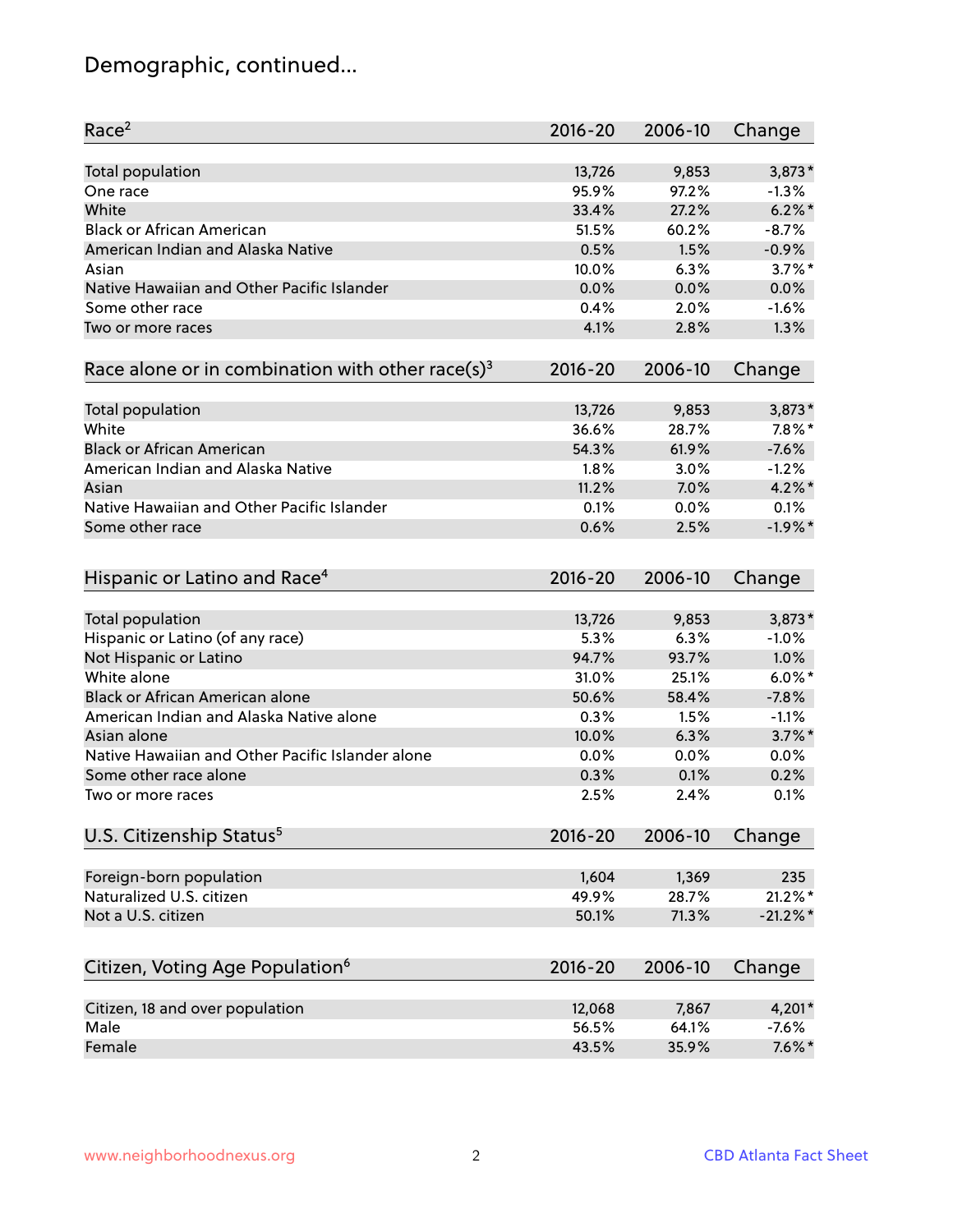#### Economic

| Income <sup>7</sup>                                 | $2016 - 20$ | 2006-10 | Change     |
|-----------------------------------------------------|-------------|---------|------------|
|                                                     |             |         |            |
| All households                                      | 5,635       | 4,144   | $1,491*$   |
| Less than \$10,000                                  | 11.4%       | 21.1%   | $-9.7%$ *  |
| \$10,000 to \$14,999                                | 8.1%        | 7.9%    | 0.3%       |
| \$15,000 to \$24,999                                | 6.8%        | 11.2%   | $-4.4\%$ * |
| \$25,000 to \$34,999                                | 6.4%        | 8.3%    | $-1.9%$    |
| \$35,000 to \$49,999                                | 12.9%       | 13.9%   | $-1.0%$    |
| \$50,000 to \$74,999                                | 23.4%       | 14.7%   | $8.7\%$ *  |
| \$75,000 to \$99,999                                | 8.3%        | 11.4%   | $-3.1%$    |
| \$100,000 to \$149,999                              | 11.0%       | 6.0%    | 5.0%       |
| \$150,000 to \$199,999                              | 5.1%        | 2.6%    | $2.5%$ *   |
| \$200,000 or more                                   | 6.5%        | 2.9%    | $3.5\%$ *  |
| Median household income (dollars)                   | 54,189      | 36,879  | $17,311*$  |
| Mean household income (dollars)                     | 73,766      | 53,664  | 20,102*    |
| With earnings                                       | 86.1%       | 79.1%   | $7.0\%$ *  |
| Mean earnings (dollars)                             | 76,770      | 62,102  | 14,668*    |
| <b>With Social Security</b>                         | 12.5%       | 13.9%   | $-1.4%$    |
| Mean Social Security income (dollars)               | 16,620      | 10,026  | $6,594*$   |
| With retirement income                              | 5.8%        | 5.2%    | 0.6%       |
| Mean retirement income (dollars)                    | 31,414      | 14,107  | 17,307*    |
| With Supplemental Security Income                   | 4.4%        | 6.4%    | $-2.0%$    |
| Mean Supplemental Security Income (dollars)         | 6,335       | 4,867   | 1,468      |
| With cash public assistance income                  | 0.5%        | 1.2%    | $-0.7%$    |
| Mean cash public assistance income (dollars)        | $\pmb{0}$   | 1,612   | $-1,612$   |
| With Food Stamp/SNAP benefits in the past 12 months | 15.4%       | 12.2%   | 3.2%       |
|                                                     |             |         |            |
| Families                                            | 1,104       | 1,165   | $-61$      |
| Less than \$10,000                                  | 14.7%       | 9.1%    | 5.6%       |
| \$10,000 to \$14,999                                | 0.9%        | 9.5%    | $-8.6%$    |
| \$15,000 to \$24,999                                | 9.0%        | 13.4%   | $-4.4%$    |
| \$25,000 to \$34,999                                | 10.0%       | 12.9%   | $-2.9%$    |
| \$35,000 to \$49,999                                | 4.7%        | 19.8%   | $-15.1%$   |
| \$50,000 to \$74,999                                | 8.6%        | 6.5%    | 2.1%       |
| \$75,000 to \$99,999                                | 10.0%       | 6.2%    | 3.8%       |
| \$100,000 to \$149,999                              | 5.6%        | 6.6%    | $-1.0%$    |
| \$150,000 to \$199,999                              | 15.1%       | 7.5%    | $7.7\%$ *  |
| \$200,000 or more                                   | 21.5%       | 8.5%    | 13.0%      |
| Median family income (dollars)                      | 80,455      | 37,172  | 43,283*    |
| Mean family income (dollars)                        | 123,610     | 75,645  | 47,965*    |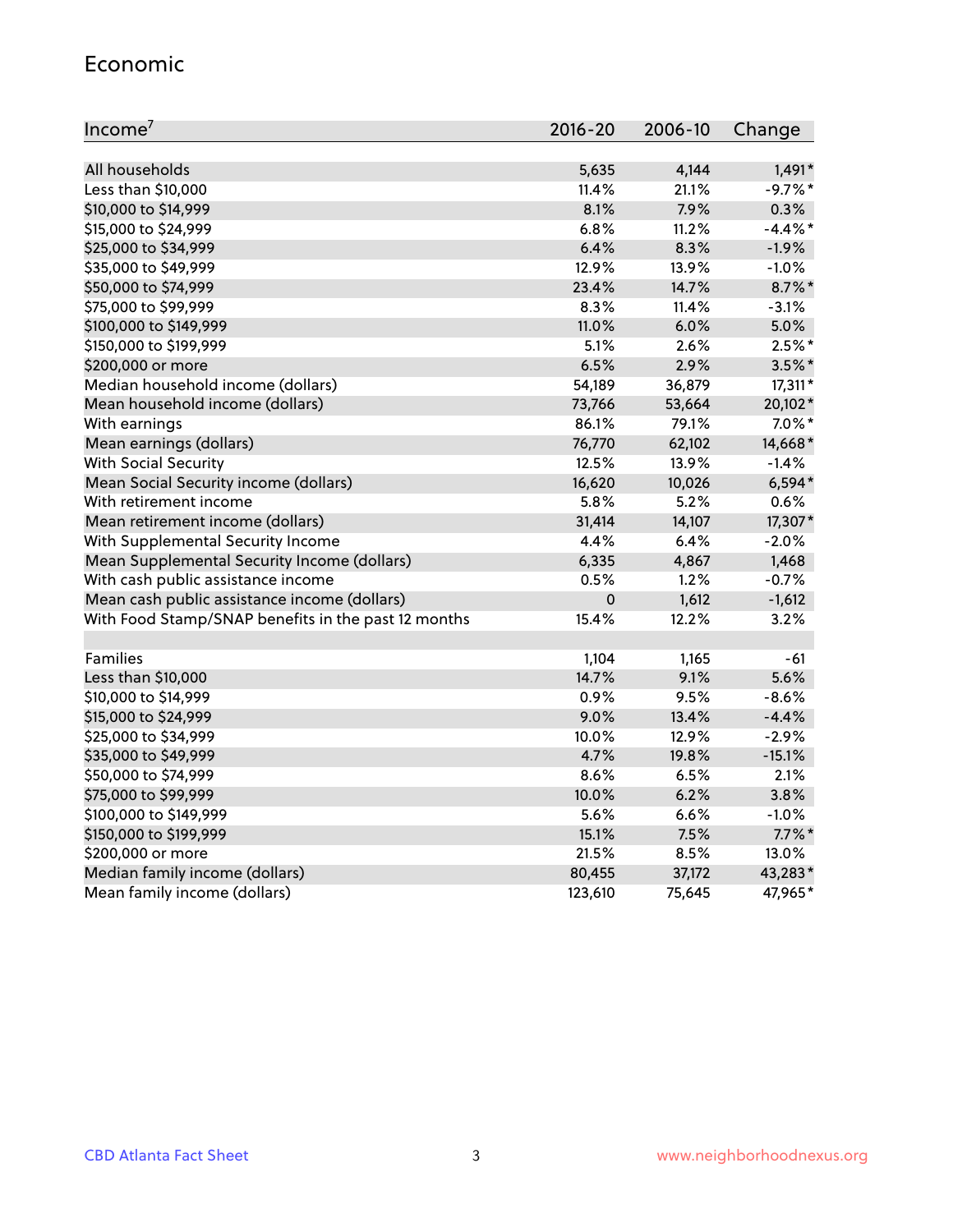#### Economic, continued...

| Income, continued <sup>8</sup>                                        | $2016 - 20$ | 2006-10 | Change    |
|-----------------------------------------------------------------------|-------------|---------|-----------|
|                                                                       |             |         |           |
| Nonfamily households                                                  | 4,531       | 2,979   | $1,552*$  |
| Median nonfamily income (dollars)                                     | 52,263      | 33,585  | 18,678*   |
| Mean nonfamily income (dollars)                                       | 61,168      | 43,800  | 17,369*   |
| Median earnings for workers (dollars)                                 | 28,882      | 23,564  | $5,318*$  |
| Median earnings for male full-time, year-round workers                | 78,107      | 46,325  | 31,782*   |
| (dollars)                                                             |             |         |           |
| Median earnings for female full-time, year-round workers<br>(dollars) | 50,782      | 39,635  | $11,147*$ |
| Per capita income (dollars)                                           | 33,211      | 25,177  | 8,035*    |
|                                                                       |             |         |           |
| Families and People Below Poverty Level <sup>9</sup>                  | $2016 - 20$ | 2006-10 | Change    |
|                                                                       |             |         |           |
| <b>All families</b>                                                   | 24.6%       | 25.9%   | $-1.3%$   |
| With related children under 18 years                                  | 53.0%       | 52.3%   | 0.7%      |
| With related children under 5 years only                              | 27.9%       | 48.6%   | $-20.6%$  |
| Married couple families                                               | 2.2%        | 7.0%    | $-4.8%$   |
| With related children under 18 years                                  | 0.0%        | 48.3%   | $-48.3%$  |
| With related children under 5 years only                              | 0.0%        | (X)     | (X)       |
| Families with female householder, no husband present                  | 52.8%       | 43.9%   | 8.9%      |
| With related children under 18 years                                  | 67.7%       | 51.1%   | 16.6%     |
| With related children under 5 years only                              | 100.0%      | 48.6%   | 51.4%     |
| All people                                                            | 33.8%       | 37.8%   | $-3.9%$   |
| Under 18 years                                                        | 61.1%       | 59.2%   | 1.9%      |
| Related children under 18 years                                       | 61.1%       | 59.2%   | 1.9%      |
| Related children under 5 years                                        | 42.1%       | 68.6%   | $-26.5%$  |
| Related children 5 to 17 years                                        | 64.2%       | 56.3%   | 8.0%      |
| 18 years and over                                                     | 31.3%       | 34.8%   | $-3.6%$   |
| 18 to 64 years                                                        | 29.8%       | 33.9%   | $-4.1%$   |
| 65 years and over                                                     | 46.3%       | 51.8%   | $-5.5%$   |
| People in families                                                    | 29.9%       | 31.9%   | $-2.0%$   |
| Unrelated individuals 15 years and over                               | 35.5%       | 41.2%   | $-5.8%$   |
|                                                                       |             |         |           |
| Non-Hispanic white people                                             | 15.7%       | 21.5%   | $-5.8%$   |
| Black or African-American people                                      | 41.7%       | 46.0%   | $-4.3%$   |
| Asian people                                                          | 38.5%       | 34.9%   | 3.6%      |
| Hispanic or Latino people                                             | 22.9%       | 30.1%   | $-7.3%$   |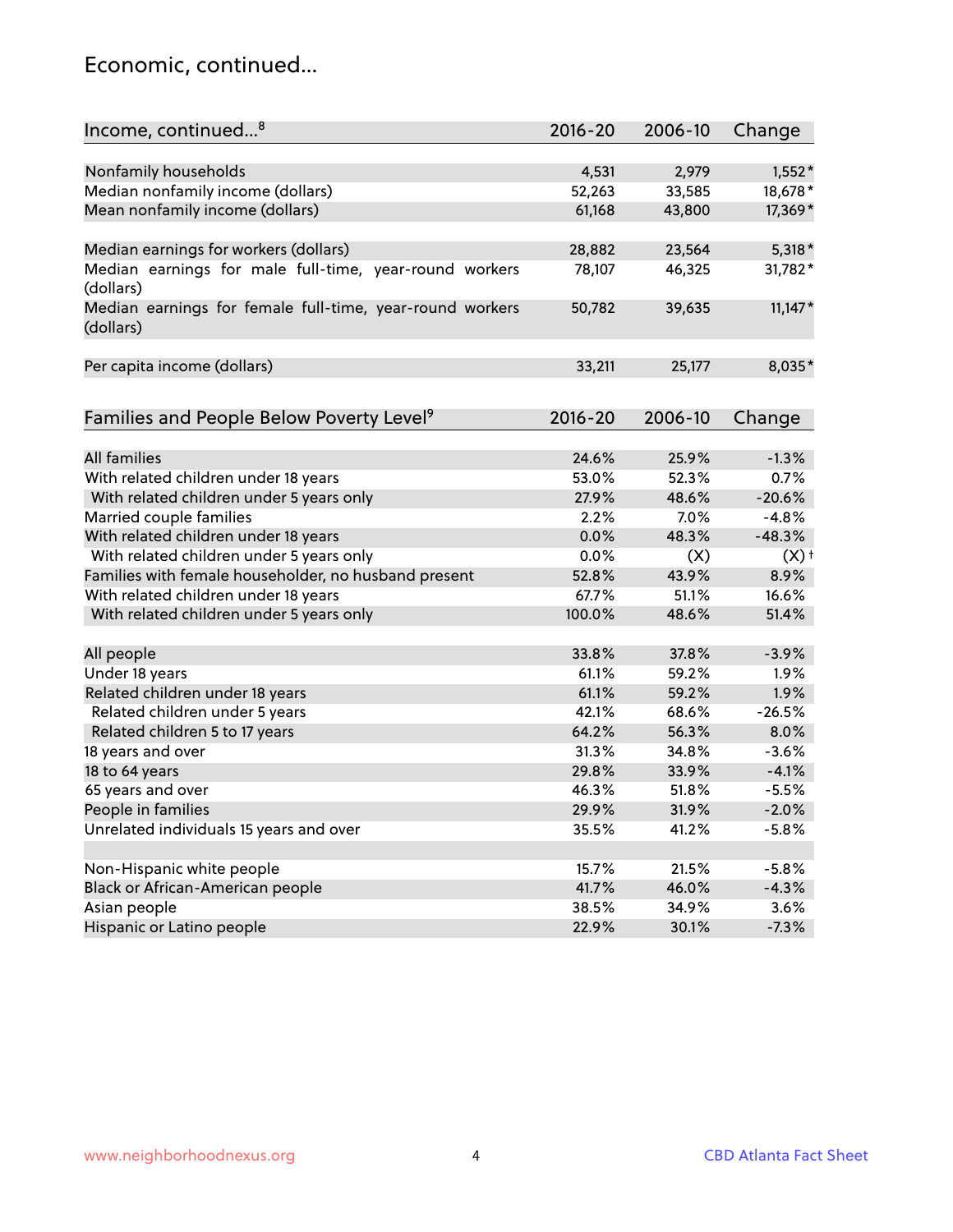## Employment

| Employment Status <sup>10</sup>                                             | 2016-20     | 2006-10 | Change     |
|-----------------------------------------------------------------------------|-------------|---------|------------|
|                                                                             |             |         |            |
| Population 16 years and over                                                | 12,967      | 8,823   | $4,144*$   |
| In labor force                                                              | 60.0%       | 64.4%   | $-4.4%$    |
| Civilian labor force                                                        | 59.6%       | 64.2%   | $-4.6%$    |
| Employed                                                                    | 54.5%       | 56.0%   | $-1.5%$    |
| Unemployed                                                                  | 5.1%        | 8.2%    | $-3.1%$    |
| <b>Armed Forces</b>                                                         | 0.4%        | 0.2%    | 0.2%       |
| Not in labor force                                                          | 40.0%       | 35.6%   | 4.4%       |
| Civilian labor force                                                        | 7,730       | 5,663   | $2,067*$   |
| <b>Unemployment Rate</b>                                                    | 8.6%        | 12.8%   | $-4.2%$    |
|                                                                             |             |         |            |
| Females 16 years and over                                                   | 5,606       | 3,102   | $2,504*$   |
| In labor force                                                              | 65.8%       | 63.9%   | 1.8%       |
| Civilian labor force                                                        | 65.8%       | 63.9%   | 1.8%       |
| Employed                                                                    | 62.8%       | 60.3%   | 2.5%       |
|                                                                             |             |         |            |
| Own children of the householder under 6 years                               | 234         | 280     | $-46$      |
| All parents in family in labor force                                        | 100.0%      | 65.4%   | 34.6%      |
| Own children of the householder 6 to 17 years                               | 614         | 736     | $-122$     |
| All parents in family in labor force                                        | 87.8%       | 59.8%   | 28.0%      |
|                                                                             |             |         |            |
| Industry <sup>11</sup>                                                      | $2016 - 20$ | 2006-10 | Change     |
|                                                                             |             |         |            |
| Civilian employed population 16 years and over                              | 7,065       | 4,937   | $2,128*$   |
| Agriculture, forestry, fishing and hunting, and mining                      | 0.4%        | 0.2%    | 0.2%       |
| Construction                                                                | 1.1%        | 9.1%    | $-8.0\%$ * |
| Manufacturing                                                               | 5.8%        | 3.1%    | 2.6%       |
| Wholesale trade                                                             | 1.8%        | 3.8%    | $-2.0%$    |
| Retail trade                                                                | 5.4%        | 11.5%   | $-6.1%$    |
| Transportation and warehousing, and utilities                               | 6.1%        | 5.3%    | 0.8%       |
| Information                                                                 | 11.6%       | 3.7%    | $7.9\%$ *  |
| Finance and insurance, and real estate and rental and leasing               | 6.2%        | 8.3%    | $-2.1%$    |
| Professional, scientific, and management, and administrative                | 20.0%       | 17.3%   | 2.7%       |
| and waste management services                                               |             |         |            |
| Educational services, and health care and social assistance                 | 24.8%       | 17.8%   | $7.1\%$ *  |
| Arts, entertainment, and recreation, and accommodation and<br>food services | 9.5%        | 13.3%   | $-3.9\%$ * |
| Other services, except public administration                                | 5.0%        | 4.1%    | 0.9%       |
| Public administration                                                       | 2.3%        | 2.5%    | $-0.2%$    |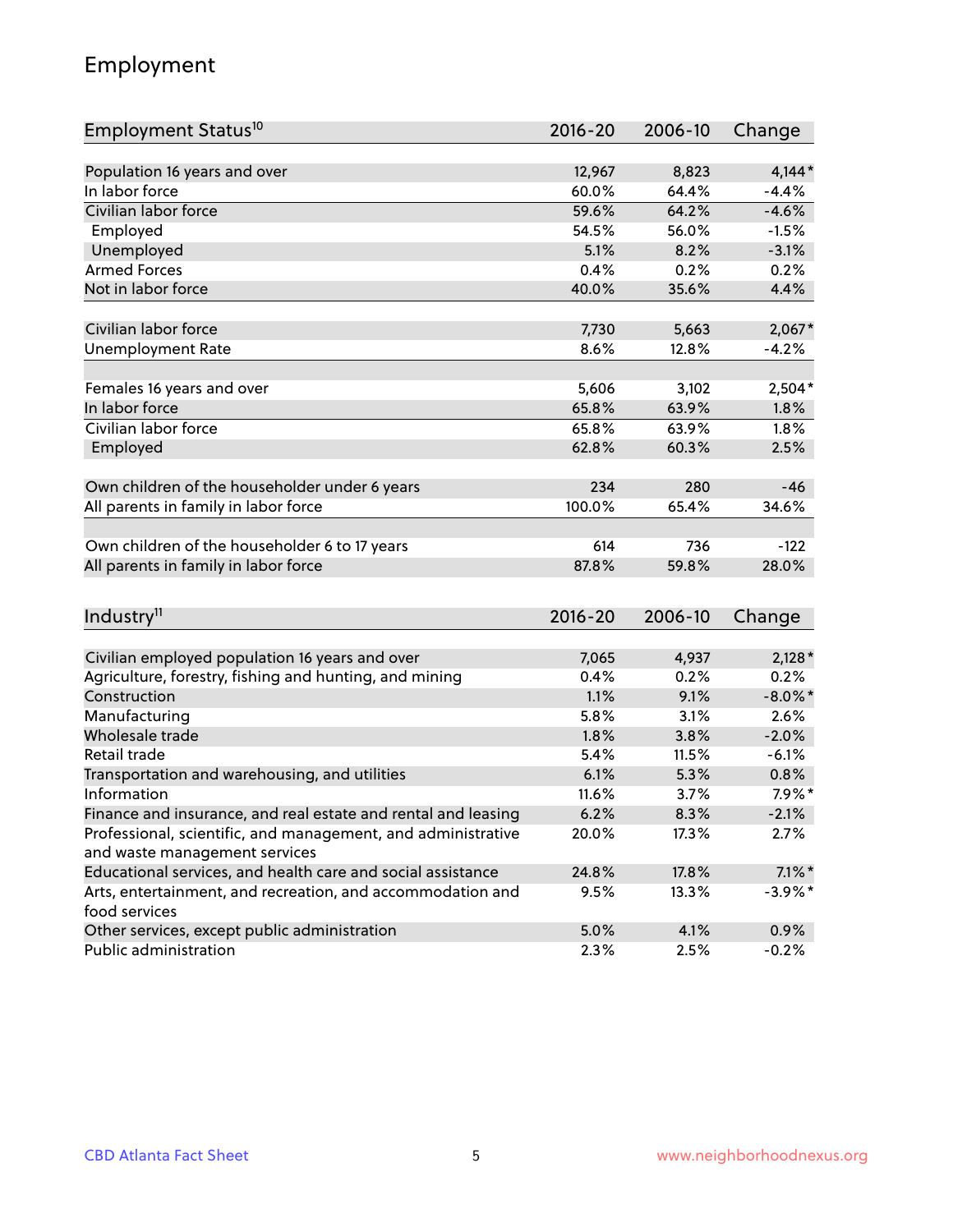# Employment, continued...

| Occupation <sup>12</sup>                                     | $2016 - 20$ | 2006-10 | Change     |
|--------------------------------------------------------------|-------------|---------|------------|
| Civilian employed population 16 years and over               | 7,065       | 4,937   | $2,128*$   |
| Management, business, science, and arts occupations          | 54.4%       | 50.6%   | 3.7%       |
| Service occupations                                          | 14.2%       | 12.7%   | 1.5%       |
| Sales and office occupations                                 | 20.7%       | 23.6%   | $-2.9%$    |
| Natural<br>and<br>resources,<br>construction,<br>maintenance | 1.7%        | 8.8%    | $-7.0%$    |
| occupations                                                  |             |         |            |
| Production, transportation, and material moving occupations  | 9.0%        | 4.3%    | 4.7%       |
| Class of Worker <sup>13</sup>                                | $2016 - 20$ | 2006-10 | Change     |
|                                                              |             |         |            |
| Civilian employed population 16 years and over               | 7,065       | 4,937   | $2,128*$   |
| Private wage and salary workers                              | 72.8%       | 84.7%   | $-12.0%$   |
| Government workers                                           | 22.5%       | 11.1%   | $11.4\%$ * |
| Self-employed in own not incorporated business workers       | 4.0%        | 4.2%    | $-0.1%$    |
| Unpaid family workers                                        | 0.7%        | 0.0%    | 0.7%       |
| Job Flows <sup>14</sup>                                      | 2019        | 2010    | Change     |
|                                                              |             |         |            |
| Total Jobs in district                                       | 127,929     | 117,416 | 10,513     |
| Held by residents of district                                | 0.6%        | 0.7%    | $-0.0%$    |
| Held by non-residents of district                            | 99.4%       | 99.3%   | 0.0%       |
| Jobs by Industry Sector <sup>15</sup>                        | 2019        | 2010    | Change     |
|                                                              |             |         |            |
| Total Jobs in district                                       | 127,929     | 117,416 | 10,513     |
| Goods Producing sectors                                      | 1.3%        | 4.2%    | $-3.0%$    |
| Trade, Transportation, and Utilities sectors                 | 3.8%        | 4.9%    | $-1.1%$    |
| All Other Services sectors                                   | 95.0%       | 90.9%   | 4.1%       |
| Total Jobs in district held by district residents            | 791         | 773     | 18         |
| <b>Goods Producing sectors</b>                               | 1.0%        | 3.5%    | $-2.5%$    |
| Trade, Transportation, and Utilities sectors                 | 4.6%        | 6.3%    | $-1.8%$    |
| All Other Services sectors                                   | 94.4%       | 90.2%   | 4.3%       |
|                                                              |             |         |            |
| Jobs by Earnings <sup>16</sup>                               | 2019        | 2010    | Change     |
|                                                              |             |         |            |
| Total Jobs in district                                       | 127,929     | 117,416 | 10,513     |
| Jobs with earnings \$1250/month or less                      | 14.6%       | 13.7%   | 0.9%       |
| Jobs with earnings \$1251/month to \$3333/month              | 21.8%       | 33.6%   | $-11.7%$   |
| Jobs with earnings greater than \$3333/month                 | 63.6%       | 52.7%   | 10.9%      |
| Total Jobs in district held by district residents            | 791         | 773     | 18         |
| Jobs with earnings \$1250/month or less                      | 18.3%       | 19.5%   | $-1.2%$    |
| Jobs with earnings \$1251/month to \$3333/month              | 23.9%       | 32.2%   | $-8.3%$    |
| Jobs with earnings greater than \$3333/month                 | 57.8%       | 48.3%   | 9.5%       |
|                                                              |             |         |            |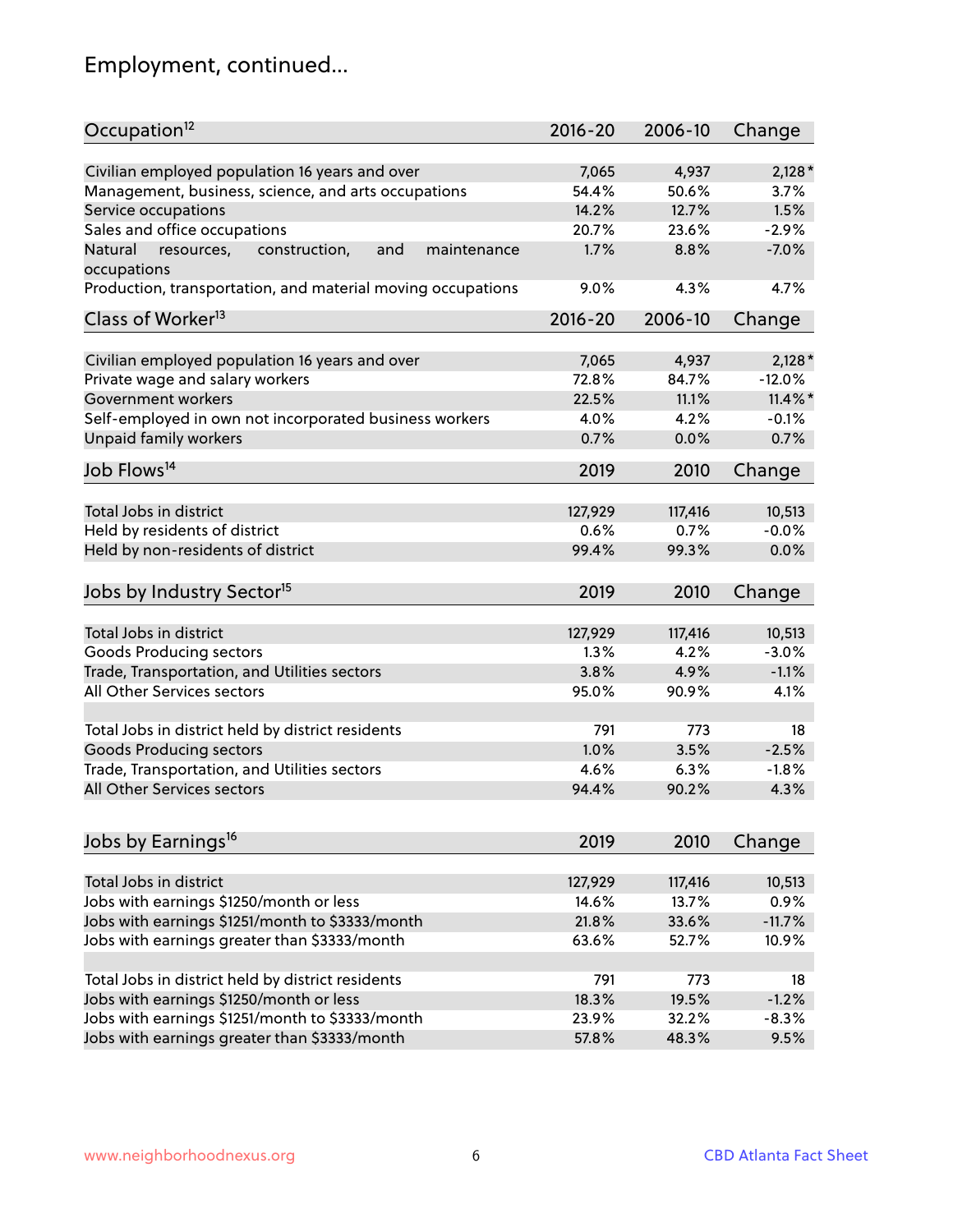# Employment, continued...

| 2019    | 2010    | Change  |
|---------|---------|---------|
|         |         |         |
| 127,929 | 117,416 | 10,513  |
| 17.2%   | 17.0%   | 0.2%    |
| 61.8%   | 65.9%   | $-4.1%$ |
| 21.0%   | 17.2%   | 3.8%    |
|         |         |         |
| 791     | 773     | 18      |
| 22.4%   | 24.3%   | $-1.9%$ |
| 61.2%   | 62.9%   | $-1.7%$ |
| 16.4%   | 12.8%   | 3.6%    |
|         |         |         |

#### Education

| School Enrollment <sup>18</sup>                | $2016 - 20$ | 2006-10  | Change      |
|------------------------------------------------|-------------|----------|-------------|
|                                                |             |          |             |
| Population 3 years and over enrolled in school | 5,720       | 2,987    | $2,733*$    |
| Nursery school, preschool                      | $0.0\%$     | 1.6%     | $-1.6%$     |
| Kindergarten                                   | 2.4%        | 4.9%     | $-2.5%$     |
| Elementary school (grades 1-8)                 | 7.3%        | 20.9%    | $-13.6\%$ * |
| High school (grades 9-12)                      | 3.8%        | 2.5%     | 1.4%        |
| College or graduate school                     | 86.4%       | 70.1%    | $16.4\%$ *  |
| Educational Attainment <sup>19</sup>           | $2016 - 20$ | 2006-10  | Change      |
|                                                |             |          |             |
| Population 25 years and over                   | 8,002       | 6,893    | 1,109       |
| Less than 9th grade                            | $0.8\%$     | 3.3%     | $-2.5%$     |
| 9th to 12th grade, no diploma                  | 7.8%        | 11.5%    | $-3.6%$     |
| High school graduate (includes equivalency)    | 21.5%       | 22.2%    | $-0.8%$     |
| Some college, no degree                        | 15.0%       | 17.3%    | $-2.3%$     |
| Associate's degree                             | 7.8%        | 6.1%     | 1.7%        |
| Bachelor's degree                              | 24.0%       | 27.7%    | $-3.8\%$ *  |
| Graduate or professional degree                | 23.1%       | $11.8\%$ | $11.3\%$ *  |
|                                                |             |          |             |
| Percent high school graduate or higher         | 91.3%       | 85.2%    | 6.1%        |
| Percent bachelor's degree or higher            | 47.1%       | 39.5%    | $7.5\%$ *   |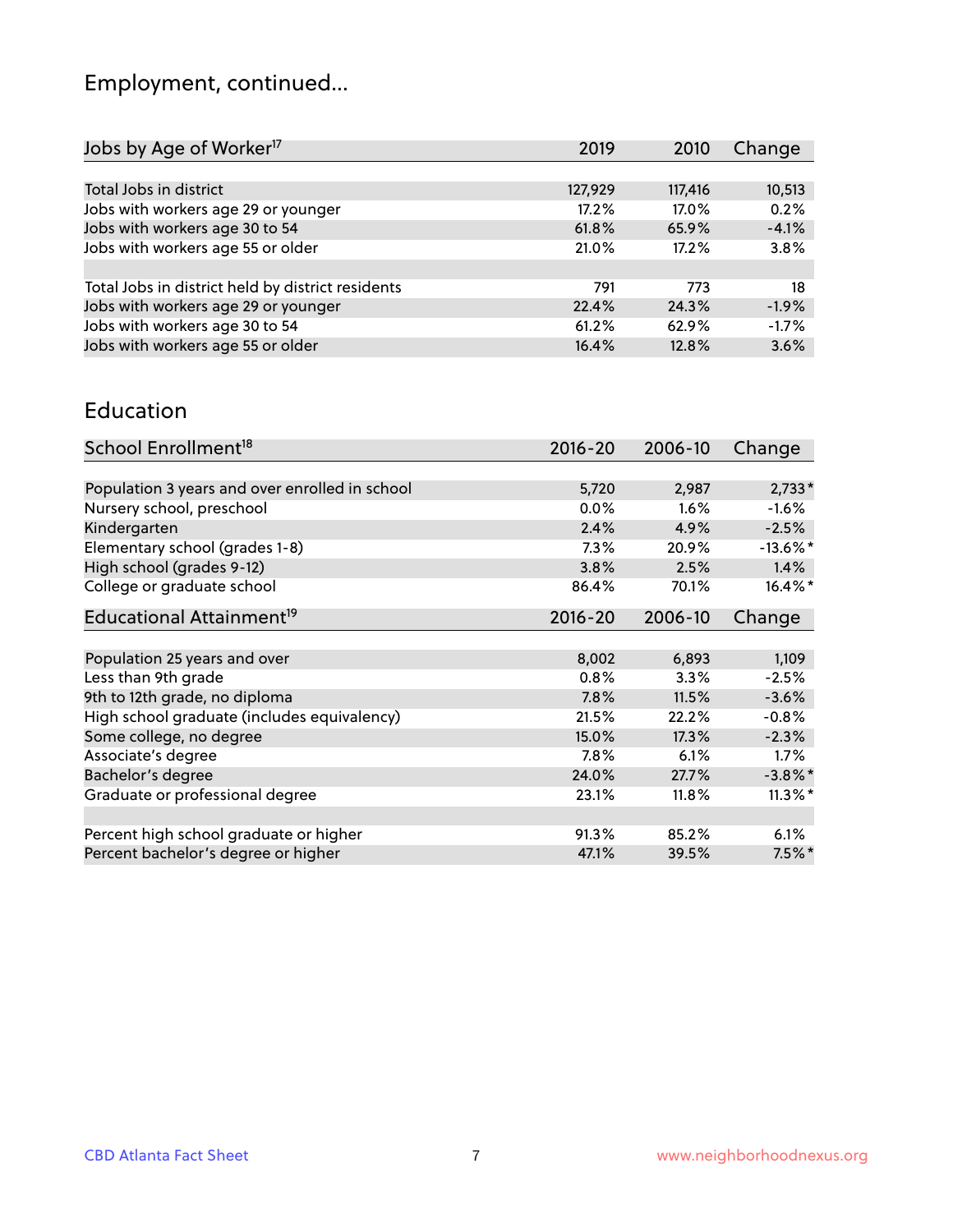## Housing

| Households by Type <sup>20</sup>                     | 2016-20      | 2006-10 | Change             |
|------------------------------------------------------|--------------|---------|--------------------|
|                                                      |              |         |                    |
| <b>Total households</b>                              | 5,635        | 4,144   | $1,491*$           |
| Family households (families)                         | 19.6%        | 28.1%   | $-8.5%$ *          |
| With own children under 18 years                     | 7.9%         | 13.0%   | $-5.1%$            |
| Married-couple family                                | 10.4%        | 12.4%   | $-2.0%$            |
| With own children of the householder under 18 years  | 1.3%         | 1.4%    | $-0.1%$            |
| Male householder, no wife present, family            | 0.9%         | 2.3%    | $-1.4%$            |
| With own children of the householder under 18 years  | 0.4%         | 0.6%    | $-0.2%$            |
| Female householder, no husband present, family       | 8.3%         | 13.5%   | $-5.2\%$ *         |
| With own children of the householder under 18 years  | 6.2%         | 11.0%   | $-4.8%$            |
| Nonfamily households                                 | 80.4%        | 71.9%   | $8.5\%$ *          |
| Householder living alone                             | 70.0%        | 60.1%   | $9.9\%$ *          |
| 65 years and over                                    | 7.2%         | 5.3%    | 1.8%               |
|                                                      |              |         |                    |
| Households with one or more people under 18 years    | 7.9%         | 13.9%   | $-5.9\%$ *         |
| Households with one or more people 65 years and over | 9.5%         | 7.1%    | 2.3%               |
| Average household size                               | 1.46         | 1.67    | $-0.20*$           |
| Average family size                                  | 2.57         | 2.67    | $-0.10$            |
|                                                      |              |         |                    |
| Housing Occupancy <sup>21</sup>                      | 2016-20      | 2006-10 | Change             |
|                                                      |              |         |                    |
| Total housing units                                  | 6,641        | 5,669   | $972*$             |
| Occupied housing units                               | 84.9%        | 73.1%   | $11.8\%$ *         |
| Vacant housing units                                 | 15.1%        | 26.9%   | $-11.8\%$ *        |
| Homeowner vacancy rate                               | 1.5          | 16.9    | $-15.5$            |
| Rental vacancy rate                                  | 7.5          | 15.3    | $-7.7*$            |
|                                                      |              |         |                    |
| Units in Structure <sup>22</sup>                     | 2016-20      | 2006-10 | Change             |
| Total housing units                                  | 6,641        | 5,669   | $972*$             |
| 1-unit, detached                                     | 2.8%         | 3.8%    | $-1.0%$            |
|                                                      |              |         |                    |
| 1-unit, attached                                     | 2.5%<br>0.2% | 3.0%    | $-0.4%$            |
| 2 units                                              |              | 0.3%    | $-0.1%$<br>$-0.3%$ |
| 3 or 4 units                                         | 2.3%         | 2.6%    |                    |
| 5 to 9 units                                         | 7.3%         | 12.3%   | $-5.0\%$ *         |
| 10 to 19 units                                       | 11.5%        | 11.0%   | 0.6%               |
| 20 or more units                                     | 73.0%        | 66.6%   | 6.4%               |
| Mobile home                                          | 0.3%         | 0.1%    | 0.1%               |
| Boat, RV, van, etc.                                  | 0.0%         | 0.3%    | $-0.3%$            |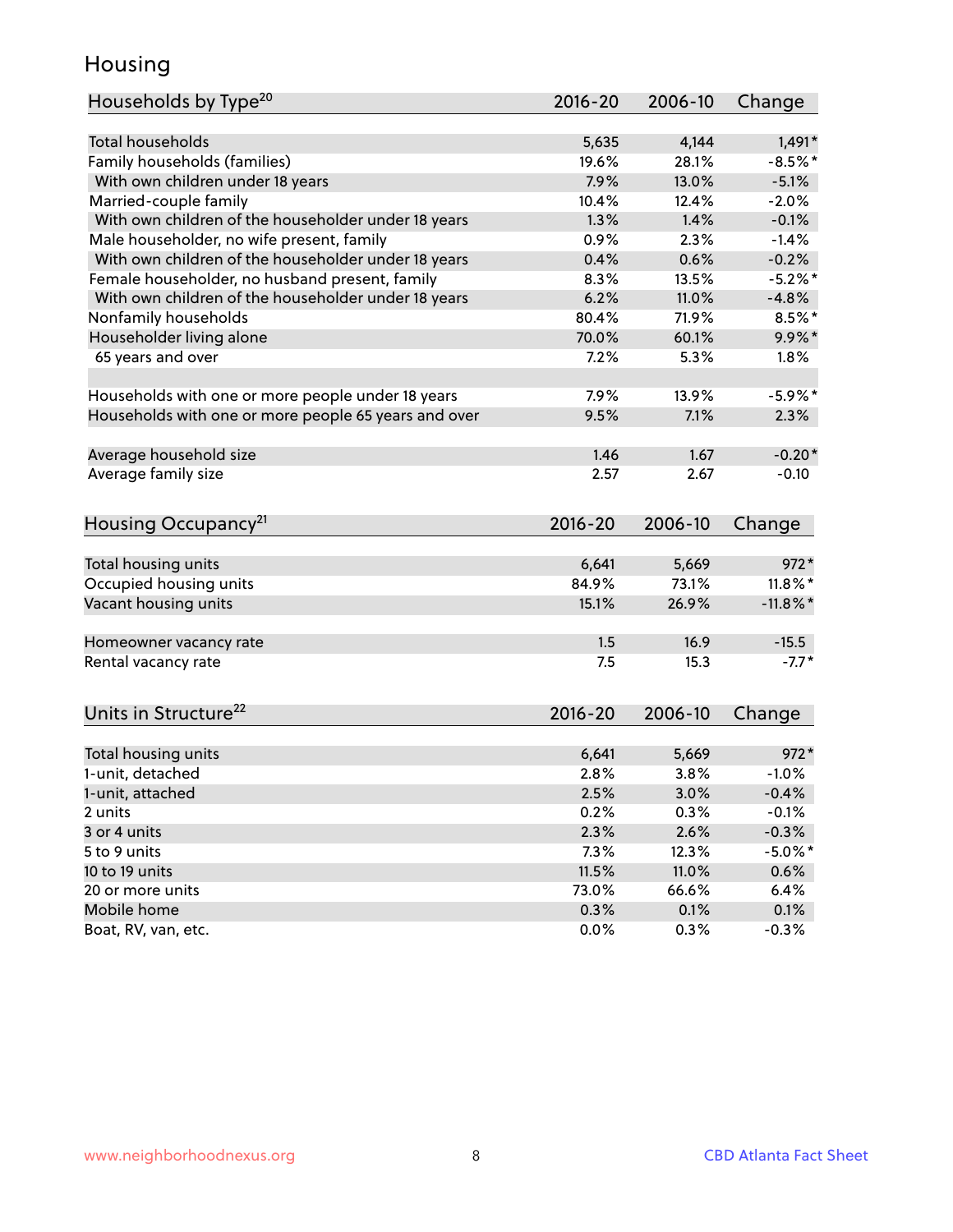## Housing, Continued...

| Year Structure Built <sup>23</sup>             | $2016 - 20$ | 2006-10        | Change      |
|------------------------------------------------|-------------|----------------|-------------|
| Total housing units                            | 6,641       | 5,669          | $972*$      |
| Built 2014 or later                            | 4.7%        | (X)            | (X)         |
| Built 2010 to 2013                             | 6.2%        | (X)            | (X)         |
| Built 2000 to 2009                             | 43.4%       | 23.1%          | 20.3%*      |
| Built 1990 to 1999                             | 17.5%       | 20.5%          | $-3.1%$     |
| Built 1980 to 1989                             | 1.8%        | 2.7%           | $-0.9%$     |
| Built 1970 to 1979                             | 1.9%        | 4.3%           | $-2.3%$     |
| Built 1960 to 1969                             | 4.1%        | 12.9%          | $-8.8\%$ *  |
| Built 1950 to 1959                             | 0.7%        | 2.9%           | $-2.2\%$ *  |
| Built 1940 to 1949                             | 1.3%        | 6.2%           | $-4.9%$ *   |
| Built 1939 or earlier                          | 18.3%       | 27.5%          | $-9.1\%$ *  |
|                                                |             |                |             |
| Housing Tenure <sup>24</sup>                   | $2016 - 20$ | 2006-10        | Change      |
| Occupied housing units                         | 5,635       | 4,144          | $1,491*$    |
| Owner-occupied                                 | 32.0%       | 24.3%          | $7.7\%$ *   |
| Renter-occupied                                | 68.0%       | 75.7%          | $-7.7%$ *   |
| Average household size of owner-occupied unit  | 1.41        | 1.41           | $-0.00$     |
| Average household size of renter-occupied unit | 1.49        | 1.75           | $-0.26*$    |
| Residence 1 Year Ago <sup>25</sup>             | $2016 - 20$ | 2006-10        | Change      |
| Population 1 year and over                     | 13,674      | 9,792          | 3,882*      |
| Same house                                     | 64.7%       | 57.8%          | 6.9%        |
| Different house in the U.S.                    | 34.2%       | 41.0%          | $-6.7%$     |
| Same county                                    | 21.1%       | 22.1%          | $-1.0%$     |
| Different county                               | 13.1%       | 18.9%          | $-5.7%$     |
| Same state                                     | 9.1%        | 15.0%          | $-5.9%$     |
| Different state                                | 4.0%        | 3.9%           | 0.1%        |
| Abroad                                         | 1.1%        | 1.2%           | $-0.2%$     |
| Value of Housing Unit <sup>26</sup>            | 2016-20     | 2006-10        | Change      |
|                                                | 1,806       | 1,009          | 797*        |
| Owner-occupied units<br>Less than \$50,000     | 4.2%        | 2.3%           | 1.9%        |
| \$50,000 to \$99,999                           | 4.2%        |                |             |
|                                                |             | 12.5%          | $-8.3%$     |
| \$100,000 to \$149,999                         | 11.4%       | 6.9%           | 4.4%        |
| \$150,000 to \$199,999                         | 10.6%       | 23.8%          | $-13.2\%$ * |
| \$200,000 to \$299,999                         | 36.7%       | 31.7%<br>17.8% | 5.0%        |
| \$300,000 to \$499,999                         | 23.7%       |                | 5.9%        |
| \$500,000 to \$999,999                         | 9.2%        | 3.4%           | 5.9%        |
| \$1,000,000 or more                            | 0.0%        | 1.6%           | $-1.6%$     |
| Median (dollars)                               | 242,062     | 211,207        | 30,855*     |
| Mortgage Status <sup>27</sup>                  | $2016 - 20$ | 2006-10        | Change      |
| Owner-occupied units                           | 1,806       | 1,009          | 797*        |
| Housing units with a mortgage                  | 76.5%       | 81.3%          | $-4.8%$     |
| Housing units without a mortgage               | 23.5%       | 18.7%          | 4.8%        |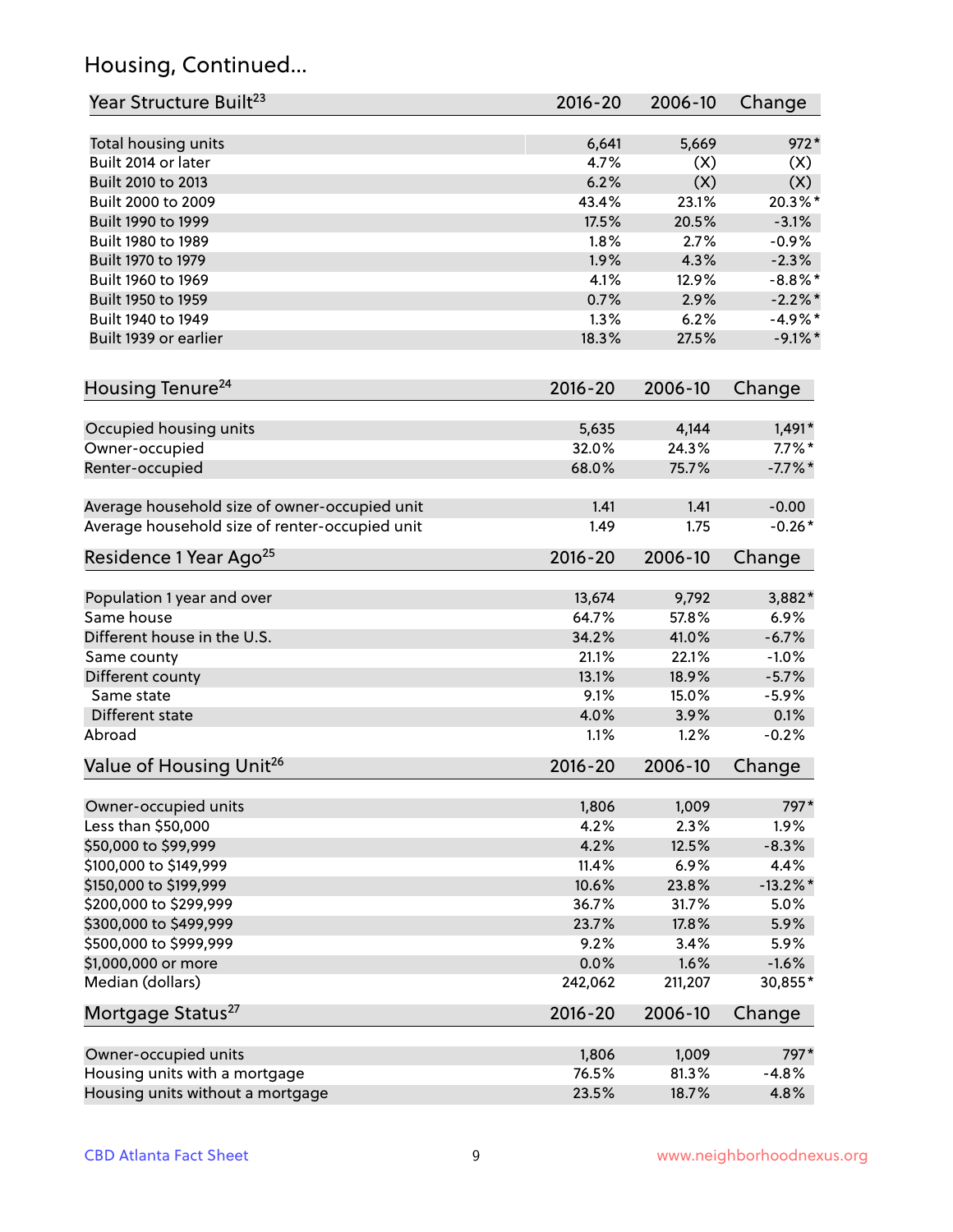## Housing, Continued...

| Selected Monthly Owner Costs <sup>28</sup>                                            | 2016-20     | 2006-10 | Change    |
|---------------------------------------------------------------------------------------|-------------|---------|-----------|
| Housing units with a mortgage                                                         | 1,381       | 820     | $561*$    |
| Less than \$300                                                                       | 0.0%        | 0.0%    | 0.0%      |
| \$300 to \$499                                                                        | 0.0%        | 0.0%    | 0.0%      |
| \$500 to \$999                                                                        | 11.1%       | 13.9%   | $-2.8%$   |
| \$1,000 to \$1,499                                                                    | 27.2%       | 20.0%   | 7.2%      |
| \$1,500 to \$1,999                                                                    | 25.1%       | 30.2%   | $-5.2%$   |
| \$2,000 to \$2,999                                                                    | 23.0%       | 13.5%   | 9.4%      |
| \$3,000 or more                                                                       | 13.7%       | 22.3%   | $-8.6%$   |
| Median (dollars)                                                                      | 1,733       | 1,766   | $-33$     |
| Housing units without a mortgage                                                      | 425         | 189     | 236*      |
| Less than \$150                                                                       | 0.0%        | 5.8%    | $-5.8%$   |
| \$150 to \$249                                                                        | 0.0%        | 7.9%    | $-7.9%$   |
| \$250 to \$349                                                                        | 4.7%        | 3.2%    | 1.5%      |
| \$350 to \$499                                                                        | 22.6%       | 6.9%    | 15.7%     |
| \$500 to \$699                                                                        | 27.8%       | 50.3%   | $-22.5%$  |
| \$700 or more                                                                         | 44.9%       | 25.9%   | 19.0%     |
| Median (dollars)                                                                      | 668         | 640     | 28        |
| Selected Monthly Owner Costs as a Percentage of<br>Household Income <sup>29</sup>     | $2016 - 20$ | 2006-10 | Change    |
| Housing units with a mortgage (excluding units where<br>SMOCAPI cannot be computed)   | 1,338       | 809     | 529       |
| Less than 20.0 percent                                                                | 44.2%       | 16.9%   | 27.3%     |
| 20.0 to 24.9 percent                                                                  | 9.5%        | 26.6%   | $-17.1%$  |
| 25.0 to 29.9 percent                                                                  | 18.8%       | 25.7%   | $-6.9\%*$ |
| 30.0 to 34.9 percent                                                                  | 2.5%        | 9.6%    | $-7.1%$   |
| 35.0 percent or more                                                                  | 24.9%       | 21.1%   | 3.8%      |
| Not computed                                                                          | 43          | 11      | 32        |
| Housing unit without a mortgage (excluding units where<br>SMOCAPI cannot be computed) | 425         | 172     | 253       |
| Less than 10.0 percent                                                                | 36.5%       | 34.3%   | 2.2%      |
| 10.0 to 14.9 percent                                                                  | 21.9%       | 41.3%   | $-19.4%$  |
| 15.0 to 19.9 percent                                                                  | 6.6%        | 0.0%    | 6.6%      |
| 20.0 to 24.9 percent                                                                  | 1.9%        | 0.0%    | 1.9%      |
| 25.0 to 29.9 percent                                                                  | 13.9%       | 0.0%    | 13.9%     |
| 30.0 to 34.9 percent                                                                  | 0.0%        | 0.0%    | 0.0%      |
| 35.0 percent or more                                                                  | 19.3%       | 24.4%   | $-5.1%$   |
| Not computed                                                                          | $\pmb{0}$   | 17      | $-17$     |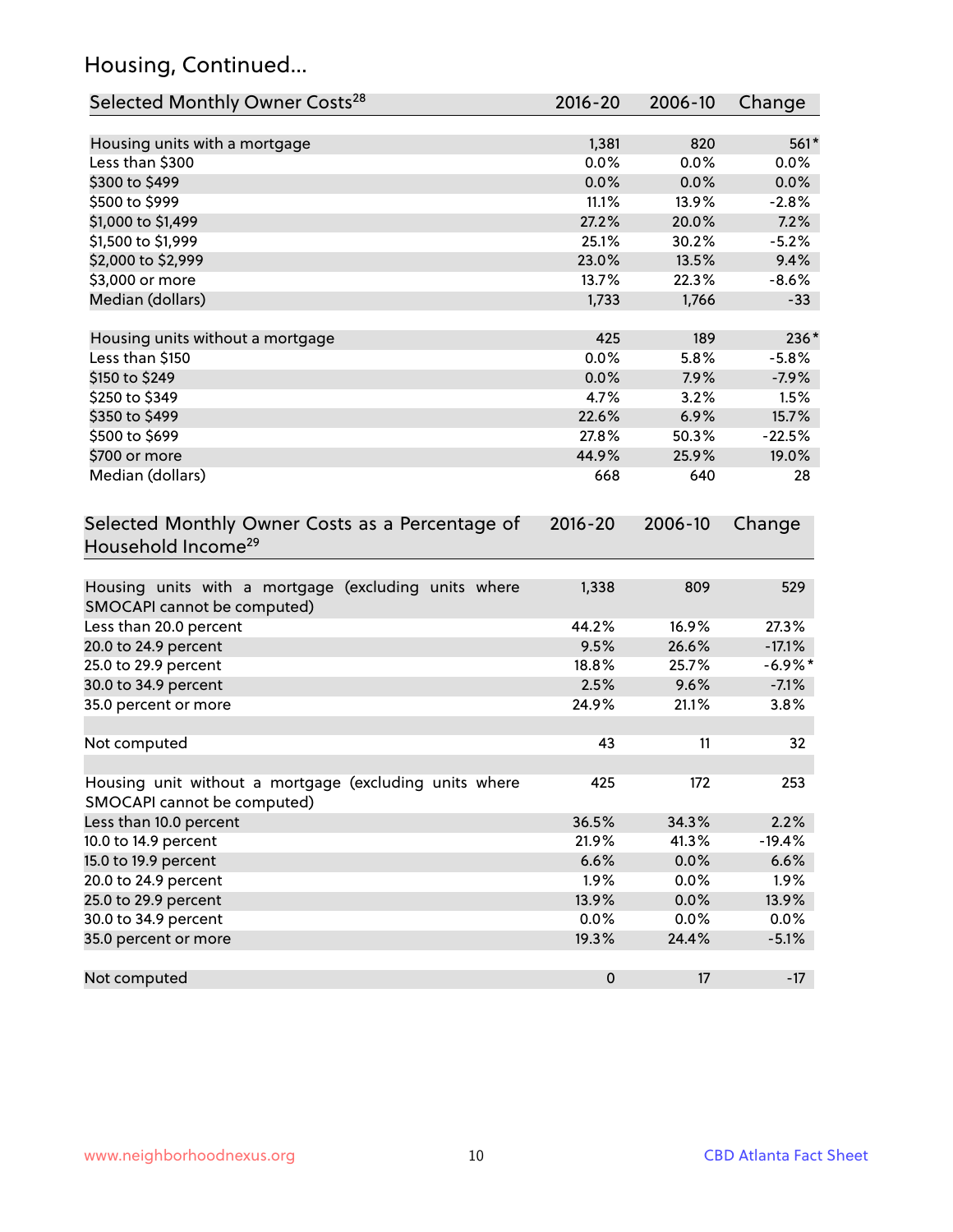## Housing, Continued...

| Gross Rent <sup>30</sup>                                                       | 2016-20     | 2006-10 | Change     |
|--------------------------------------------------------------------------------|-------------|---------|------------|
| Occupied units paying rent                                                     | 3,779       | 3,088   | $691*$     |
| Less than \$200                                                                | 6.5%        | 10.8%   | $-4.2%$    |
| \$200 to \$499                                                                 | 10.9%       | 15.7%   | $-4.9%$    |
| \$500 to \$749                                                                 | 5.6%        | 14.9%   | $-9.3%$    |
| \$750 to \$999                                                                 | 8.5%        | 22.0%   | $-13.5%$ * |
| \$1,000 to \$1,499                                                             | 35.1%       | 26.2%   | $8.9\%$ *  |
| \$1,500 to \$1,999                                                             | 30.4%       | 4.8%    | 25.6%*     |
| \$2,000 or more                                                                | 3.0%        | 5.6%    | $-2.6%$    |
| Median (dollars)                                                               | 1,330       | 942     | 388*       |
| No rent paid                                                                   | 50          | 47      | 3          |
| Gross Rent as a Percentage of Household Income <sup>31</sup>                   | $2016 - 20$ | 2006-10 | Change     |
| Occupied units paying rent (excluding units where GRAPI<br>cannot be computed) | 3,758       | 3,013   | 745*       |
| Less than 15.0 percent                                                         | 9.7%        | 13.7%   | $-4.0%$    |
| 15.0 to 19.9 percent                                                           | 12.6%       | 4.7%    | $7.9\%$ *  |
| 20.0 to 24.9 percent                                                           | 14.4%       | 10.9%   | 3.4%       |
| 25.0 to 29.9 percent                                                           | 11.1%       | 19.3%   | $-8.2\%$ * |
| 30.0 to 34.9 percent                                                           | 7.4%        | 11.1%   | $-3.7%$    |
| 35.0 percent or more                                                           | 44.9%       | 40.3%   | 4.6%       |
| Not computed                                                                   | 71          | 122     | $-51$      |
| Transportation                                                                 |             |         |            |
| Commuting to Work <sup>32</sup>                                                | $2016 - 20$ | 2006-10 | Change     |
| Workers 16 years and over                                                      | 7,075       | 4,782   | $2,293*$   |
| Car, truck, or van - drove alone                                               | 45.1%       | 48.9%   | $-3.9%$    |
| Car, truck, or van - carpooled                                                 | 5.2%        | 7.8%    | $-2.6%$    |
| Public transportation (excluding taxicab)                                      | 13.6%       | 19.9%   | $-6.2%$    |
| Walked                                                                         | 15.9%       | 14.2%   | 1.7%       |
| Other means                                                                    | 3.8%        | 1.7%    | 2.1%       |
| Worked at home                                                                 | 16.5%       | 7.5%    | 8.9%*      |
| Mean travel time to work (minutes)                                             | 22.8        | 25.4    | $-2.6$     |
| Vehicles Available <sup>33</sup>                                               | $2016 - 20$ | 2006-10 | Change     |
| Occupied housing units                                                         | 5,635       | 4,144   | $1,491*$   |
| No vehicles available                                                          | 24.8%       | 27.3%   | $-2.5%$    |
| 1 vehicle available                                                            | 58.1%       | 53.3%   | 4.8%       |
| 2 vehicles available                                                           | 14.3%       | 15.4%   | $-1.1%$    |
| 3 or more vehicles available                                                   | 2.7%        | 4.0%    | $-1.2%$    |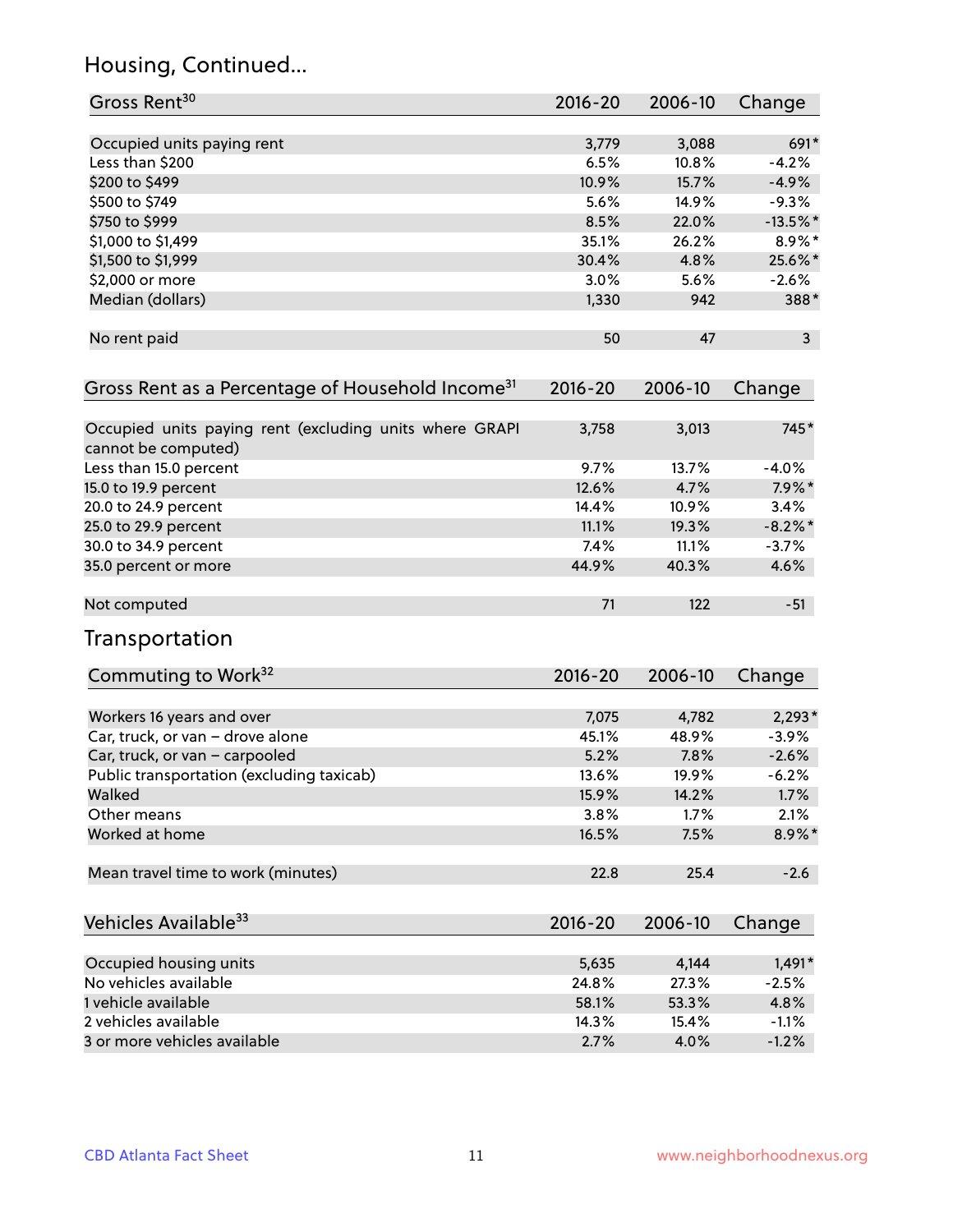#### Health

| Health Insurance coverage <sup>34</sup> | 2016-20 |
|-----------------------------------------|---------|
|-----------------------------------------|---------|

| Civilian Noninstitutionalized Population                | 13,418 |
|---------------------------------------------------------|--------|
| With health insurance coverage                          | 85.7%  |
| With private health insurance coverage                  | 70.6%  |
| With public health coverage                             | 19.4%  |
| No health insurance coverage                            | 14.3%  |
| Civilian Noninstitutionalized Population Under 19 years | 1,117  |
| No health insurance coverage                            | 1.2%   |
| Civilian Noninstitutionalized Population 19 to 64 years | 11,515 |
| In labor force:                                         | 7,346  |
| Employed:                                               | 6,879  |
| With health insurance coverage                          | 85.9%  |
| With private health insurance coverage                  | 84.0%  |
| With public coverage                                    | 4.8%   |
| No health insurance coverage                            | 14.1%  |
| Unemployed:                                             | 467    |
| With health insurance coverage                          | 70.0%  |
| With private health insurance coverage                  | 35.1%  |
| With public coverage                                    | 39.2%  |
| No health insurance coverage                            | 30.0%  |
| Not in labor force:                                     | 4,169  |
| With health insurance coverage                          | 81.0%  |
| With private health insurance coverage                  | 66.9%  |
| With public coverage                                    | 17.2%  |
| No health insurance coverage                            | 19.0%  |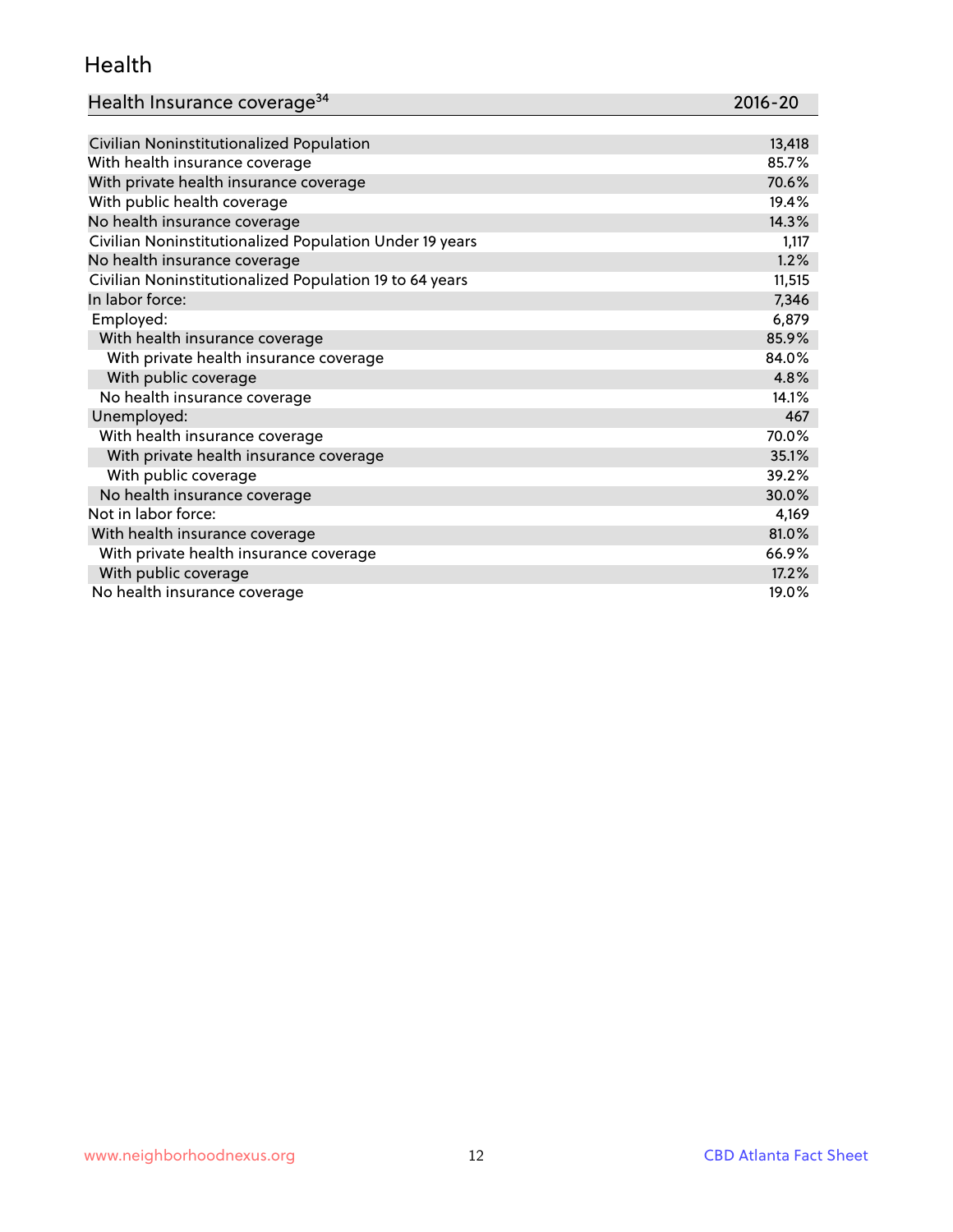## Employment Forecasts

| Forecast Employment by Sector <sup>35</sup>      | 2030     | 2020     | Change   |
|--------------------------------------------------|----------|----------|----------|
|                                                  |          |          |          |
| <b>All Sectors</b>                               | 164,215  | 155,226  | 5.8%     |
| Goods Producing                                  | 5,137    | 5,426    | $-5.3%$  |
| Agriculture, forestry, fishing and hunting       | $\Omega$ | $\Omega$ | 0.0%     |
| Mining                                           | 0        | 0        | 0.0%     |
| Construction                                     | 1,012    | 890      | 13.7%    |
| Manufacturing                                    | 4,125    | 4,536    | $-9.1%$  |
| Service Providing                                | 7,873    | 7,646    | 3.0%     |
| Wholesale trade                                  | 2,475    | 2,871    | $-13.8%$ |
| <b>Retail trade</b>                              | 3,618    | 3,058    | 18.3%    |
| Transportation and warehousing                   | 1,734    | 1,647    | 5.3%     |
| Utilities                                        | 46       | 70       | $-34.3%$ |
| Information                                      | 7,540    | 7,788    | $-3.2%$  |
| <b>Financial activities</b>                      | 9,952    | 9,987    | $-0.4%$  |
| Finance and insurance                            | 7,602    | 7,833    | $-2.9%$  |
| Real estate and rental and leasing               | 2,350    | 2,154    | 9.1%     |
| Professional and business services               | 23,111   | 22,091   | 4.6%     |
| Professional, scientific, and technical services | 18,929   | 17,861   | 6.0%     |
| Management of companies and enterprises          | 4,182    | 4,230    | $-1.1%$  |
| <b>Education and health services</b>             | 46,835   | 42,163   | 11.1%    |
| <b>Education services</b>                        | 14,613   | 14,137   | 3.4%     |
| Health care and social assistance                | 32,222   | 28,026   | 15.0%    |
| Leisure and hospitality                          | 16,661   | 15,768   | 5.7%     |
| Arts, entertainment, and recreation              | 3,441    | 3,515    | $-2.1%$  |
| Accommodation and food services                  | 13,220   | 12,253   | 7.9%     |
| Other services, except public administration     | 5,350    | 4,805    | 11.3%    |
| <b>Public administration</b>                     | 28,633   | 27,299   | 4.9%     |

# Population Forecasts

| Population Forecasts <sup>36</sup> | 2030   | 2020   | Change |
|------------------------------------|--------|--------|--------|
|                                    |        |        |        |
| <b>Total Population</b>            | 26.170 | 16.149 | 62.1%  |
| <b>Total Households</b>            | 12.936 | 8.191  | 57.9%  |